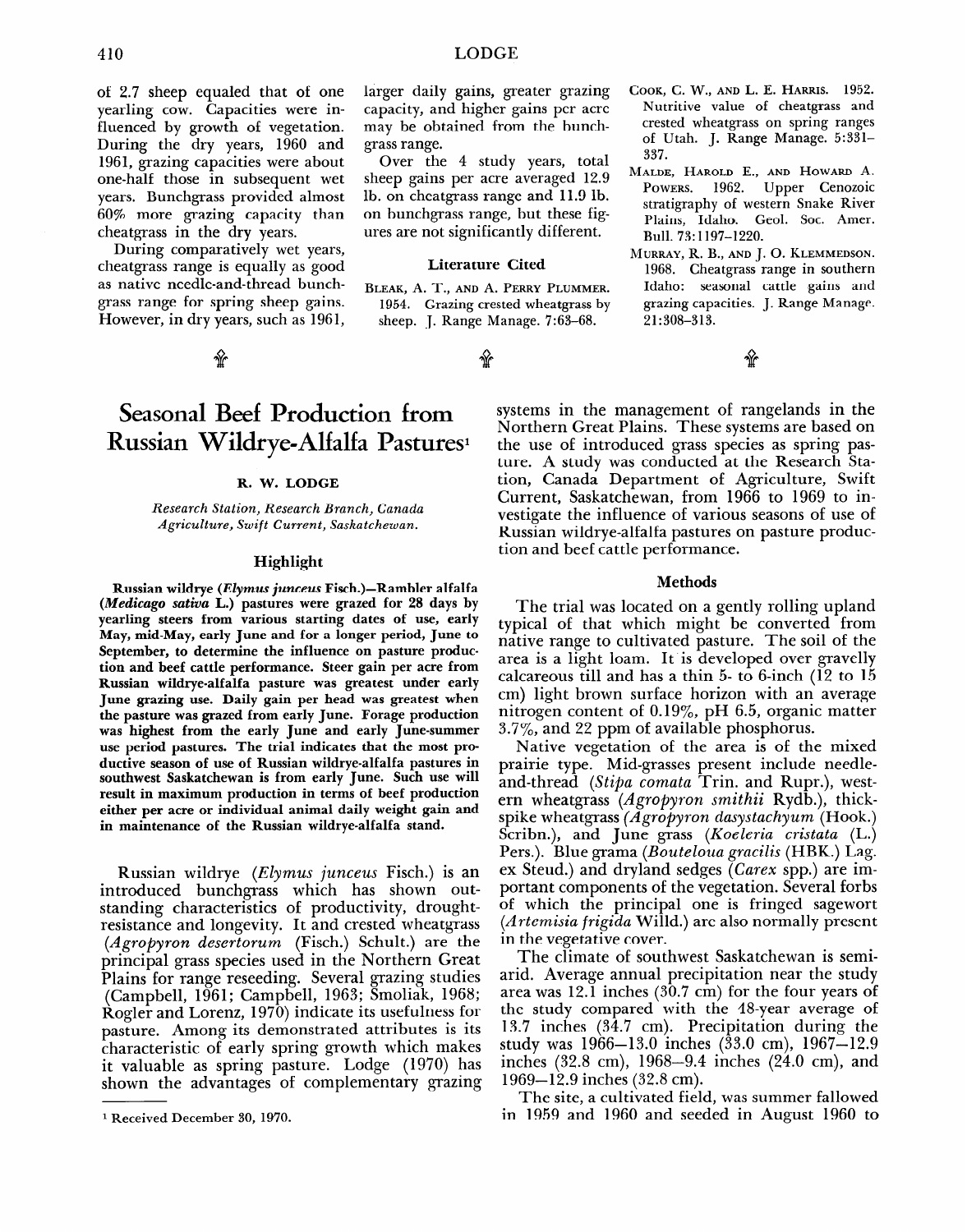**Table 1. Beef production (lb./acre) from yearling steers grazing various season of use Russian wildrye-alfalfa pastures.** 

|                        |                  | Beef production |      |      |         |  |  |  |  |
|------------------------|------------------|-----------------|------|------|---------|--|--|--|--|
| Season of use          | 1966             | 1967            | 1968 | 1969 | Average |  |  |  |  |
| Early May              | 69a <sup>1</sup> | 56 b            | 48 a | 70 a | 61 a    |  |  |  |  |
| Mid-May                | 92 <sub>b</sub>  | 30 a            | 53 a | 66 а | 60 a    |  |  |  |  |
| Early June             | 93 b             | 94c             | 77 b | 83 a | 87 Ь    |  |  |  |  |
| Early June-summer 85 b |                  | 67 h            | 46 a | 72a  | 68 a    |  |  |  |  |

**l Within each year, means followed by the same letter do not differ significantly at the 5% level (Snedecor and Cochran, 1967).** 

Russian wildrye and Rambler, a creeping-rooted alfalfa (Heinrichs and Bolton, 1958). Seeding was done in cross-drilled 14-inch (36 cm rows). Crested wheatgrass was abundant in adjacent areas.

The area was not grazed in 1961, and lightly grazed from 1962 through 1965 by yearling steers. In late 1965 it was subdivided to give three replicates each containing three 2.5-acre (1.0 ha) pastures and one 7.5-acre (3.0 ha) pasture.

Four grazing use periods based on date of turn-in were used. The initial stocking was at the rate of three yearlings per pasture with the length of grazing period adjusted each year on the basis of available forage and animal gains. Grazing use for the first period began in early May when the average leaf length of Russian wildrye was 4 to 5 inches (10 to 13 cm). Dates of turn-in were;  $1966 - May$  3, 1967-May 8, 1968-April 30, and 1969-April 29. The second period of grazing began two weeks later (about mid-May) and the third (early June) after a further two weeks. The fourth use period (early June-summer) began on the same date as the early June pastures and was stocked at the rate of one yearling steer on 2.5 acres  $(1.0 \text{ ha})$ . The grazing period was to be 28 days in the early May, mid-May, and early June pastures. This was reduced to 22 and 18 days in the early May and mid-May pastures, respectively in 1966. The early June pasture was grazed for 27 days in 1966 and in 1968 for 23 days. In 1967 all three pastures were grazed for 30 days. The early June-summer pasture was grazed for 102 days in 1966, 75 days in 1967, 65 days in 1968, and 91 days in 1969.

Forage production and utilization was estimated by the difference method from the yield biweekly during the grazing period of 10 paired caged and uncaged 9.6 ft<sup>2</sup> (0.9 m<sup>2</sup>) plots in each pasture.

Good commercial yearling steers overwintered on a standard ration to gain 1.0 to 1.5 lb. per day (0.45 to 0.68 kg per day) were used. Weight of steers was approximately  $600$  pounds  $(272 \text{ kg})$  at the start of the early May grazing period. They were weighed prior to turning the animals into the pastures and at two-week intervals while on pas-

**Table 2. Stocking rate (steers/acre), average (1966-69) steer weights (lb.), number of days of grazing and animal unit1 (days/acre) provided by Russian wildrye-alfalfa pastures.** 

| Season of use     | Stocking<br>rate |     | Steer weight Days grazed A.U. |      |  |
|-------------------|------------------|-----|-------------------------------|------|--|
| Early May         | 1.2              | 615 | 27                            | 19.9 |  |
| Mid-May           | 1.2              | 630 | 26                            | 19.7 |  |
| Early June        | 1.2              | 655 | 27                            | 21.2 |  |
| Early June-summer | 0.4              | 690 | 83                            | 23.0 |  |

<sup>1</sup> Animal unit  $=$  A.U.  $=$  1000 lb.

ture. Total digestible nutrients (TDN) for each treatment were determined by the nutritional needs of the animals for maintenance and gain in accordance with the requirements of the National Research Council (1963).

The basal area of the swards of the various treatments was estimated using the point-quadrat method of Clarke et al. (1942). Five hundred points were taken in each pasture in the fall of 1965 and in each year of the study.

#### **Results and Discussion**

During the four years Russian wildrye-alfalfa produced more liveweight gain per acre under early June grazing use than it did when grazed earlier in the spring (early May or mid-May use) or when grazed for a longer period in the late June-summer period (Table 1). In 1966 the early May period produced significantly less ( $P < 0.05$ ) beef per acre than the other three periods. In 1967 and in 1968 the early June period produced significantly more  $(P < 0.05)$  liveweight gain per acre than did any other period. Growing season rainfall (May, June, and July) was below average in all four years, but there was apparently no relationship between rainfall in this period and production of beef per acre.

Russian wildrye-alfalfa pastures grazed at onethird the intensity in early June-summer for a longer period (avg 83 days) provided approximately 11% more animal unit (A.U.) days per acre (Table 2) than the average of the spring use periods (26 to 27 days).

Estimated total digestible nutrient (TDN) production per acre from Russian wildrye-alfalfa pastures when grazed from early June was greater than from the early May or mid-May pasture periods (Table 3). Estimated TDN production was 345 lb./acre (387 kg/ha) and 341 lb./acre (382 kg/ ha) for early May and mid-May use, and 456 lb./ acre (511 kg/ha) and 422 lb./acre (473 kg/ha) for early June and early June-summer use, respectively. Daily gain per head was greater on Russian wildryealfalfa pastures when grazed from early June than in the other periods.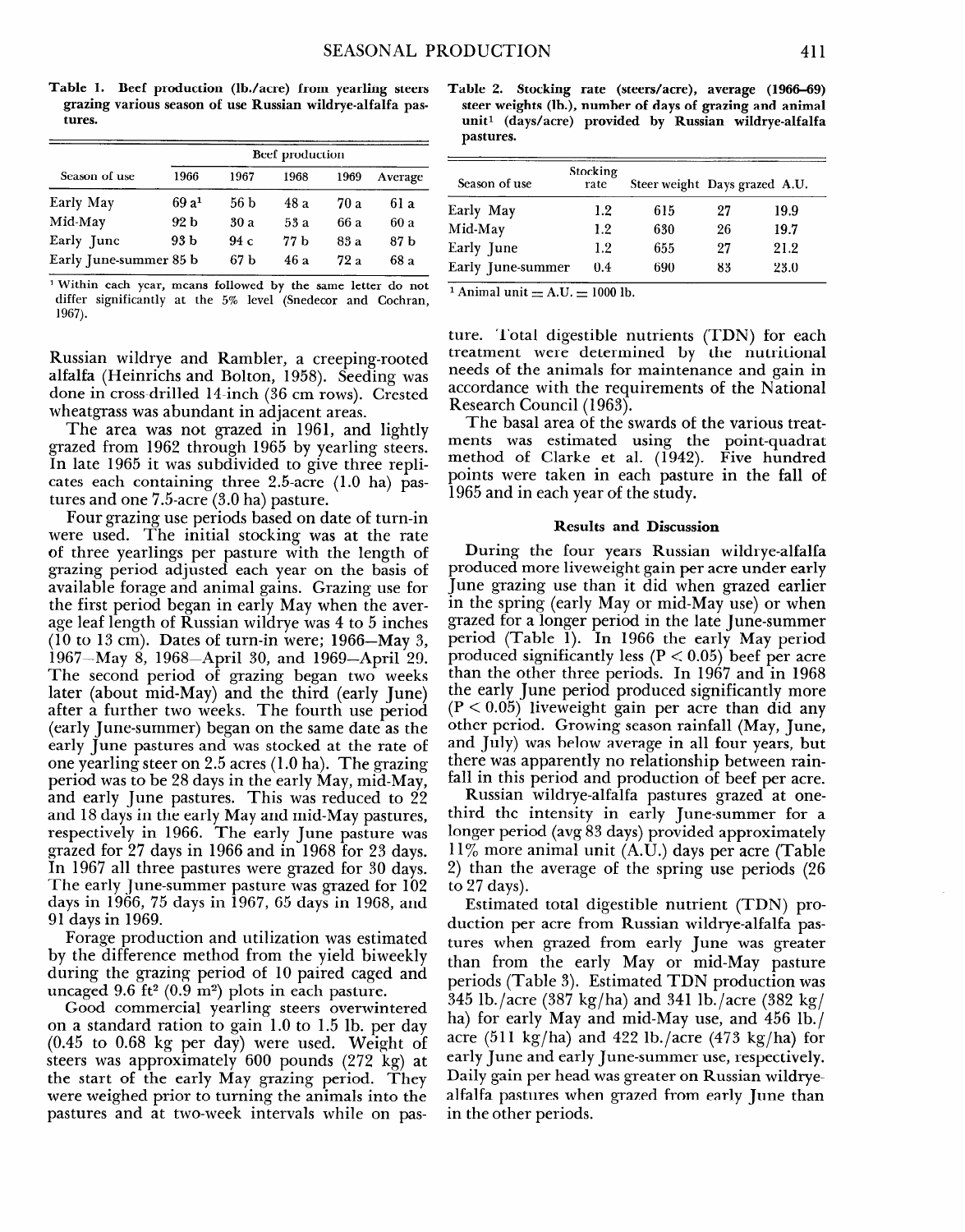|                                        |  |  | Table 3. Average (1966–69) beef production (lb./acre), |
|----------------------------------------|--|--|--------------------------------------------------------|
|                                        |  |  | TDN production (lb./acre), and daily gain (lb./steer)  |
| from Russian wildrye-alfalfa pastures. |  |  |                                                        |

| Season of use     | <b>Beef</b><br>production | <b>TDN</b><br>production | Daily<br>gain    |  |
|-------------------|---------------------------|--------------------------|------------------|--|
| Early May         | 61a <sup>1</sup>          | 345 a                    | 1.9 a            |  |
| Mid-May           | 60 a                      | 341 a                    | 1.9a             |  |
| Early June        | 87 b                      | 356 b                    | 2.8 <sub>b</sub> |  |
| Early June-summer | 68 a                      | 322 <sub>b</sub>         | 2.2ab            |  |

**1 Means followed by the same letter do not differ significantly at the 5% level (Snedecor and Cochran 1967).** 

Forage production estimates from clipped plots indicate considerable differences in average forage production and utilization (DM lb./acre) from different periods (Table 4). The early May use pastures produced the least forage, and the early June and early June-summer pastures the most. Utilization as a percent of production was approximately equal for the three spring season-of-use pastures but it was greater under early June-summer use.

The results of the point-quadrat analysis of percent basal area and percent composition of Russian wildrye-alfalfa pastures in 1965 and 1969 are given in Table 5. Basal area of Russian wildrye increased under all period uses. In view of the age of the stand, the high initial basal area percentage of Russian wildrye resulting from the narrow row space seeding and cross-seeding and the below average rainfall during the trial period, the increase in percent basal area of Russian wildrye is of interest. It suggests that the potential productivity of the swards was reduced by intraplant competition. The value of wider row spacings in increasing forage yields of Russian wildrye has been shown by Kilcher (1961). Alfalfa basal area percentage generally decreased when subjected to the several periods of use. In 1969, alfalfa was, however, more abundant in the swards of the early May and mid-May use pastures than in those of the early June and early June-summer use pastures. This did not affect rate-of-gain of the steers. Crested wheatgrass, an invader from adjacent swards, increased in percent basal area in swards subjected to early May

**Table 4. Average (1966-69) forage production (DM lb./ acre), utilization (DM lb./acre) and utilization (%) of Russian wildrye-alfalfa pastures.** 

| Season of use     | Forage<br>production | Forage<br>utilization | Utilization     |  |
|-------------------|----------------------|-----------------------|-----------------|--|
| Early May         | 695a1                | 450 a                 | 65 a            |  |
| Mid-May           | 800 a                | 500 a                 | 62 a            |  |
| Early June        | 1075 <sub>b</sub>    | 650 <sub>b</sub>      | 60 a            |  |
| Early June-summer | 1275 <sub>b</sub>    | 1080c                 | 85 <sub>b</sub> |  |

**1 Means followed by the same letter do not differ significantly at the 5% level (Snedecor and Cochran 1967).** 

grazing and was reduced under the other three periods of use. Russian wildrye appears to be less competitive to crested wheatgrass when used early in the spring than when used after the first of June.

Comparison of the changes in sward composition between the area in 1965 and those of the pastures after being subjected to the various periods of use for four years indicates an increase in the proportion of Russian wildrye with the greater increase being under early June and early June-summer grazing use (Table 5). Alfalfa decreased in its contribution to total composition under all periods of use. Crested wheatgrass was less abundant in 1969 than in 1965 except in the early May period. Under all season-of-use periods studied crested wheatgrass invasion was not serious.

The swards did not have a high protein content at any time (Table 6). The variation in crude protein content from early spring through summer was similar to that reported by Campbell (1961) for comparable Russian wildrye-alfalfa swards. Higher percentage levels of crude protein in the early May use pastures did not increase the liveweight gains of the animals grazed thereon. There were no significant differences between protein content of grazed and ungrazed herbage.

#### **Conclusions**

During a four-year period (1966 to 1969) of below average rainfall, Russian wildrye-alfalfa pastures produced more gain per acre under early June grazing use than when grazed in early May,

**Table 5. Basal area (%) and composition (%) of vegetation of Russian wildrye-alfalfa pastures grazed by yearling steers.** 

| <b>Species</b>     | Basal area |                   |      |       |                           |       | Composition |                   |       |                           |  |  |
|--------------------|------------|-------------------|------|-------|---------------------------|-------|-------------|-------------------|-------|---------------------------|--|--|
|                    | 1965       |                   |      | 1969  |                           | 1965  | 1969        |                   |       |                           |  |  |
|                    |            | Early May Mid-May |      | Early | Early<br>June June-summer |       |             | Early May Mid-May | Early | Early<br>June June-summer |  |  |
| Russian wildrye    | 8.8        | 11.6              | 10.2 | 10.4  | 11.3                      | 76.9  | 85.7        | 89.1              | 92.5  | 92.0                      |  |  |
| Alfalfa            | 1.9        | 1.1               | 1.1  | 0.6   | 0.7                       | 17.0  | 8.2         | 9.7               | 5.0   | 5.7                       |  |  |
| Crested wheatgrass | 0.7        | 0.8               | 0.1  | 0.3   | 0.3                       | 6.1   | 6.1         | 1.2               | 2.5   | 2.3                       |  |  |
| Totals             | 11.4       | 13.5              | 11.5 | 11.2  | 12.3                      | 100.0 | 100.0       | 100.0             | 100.0 | 100.0                     |  |  |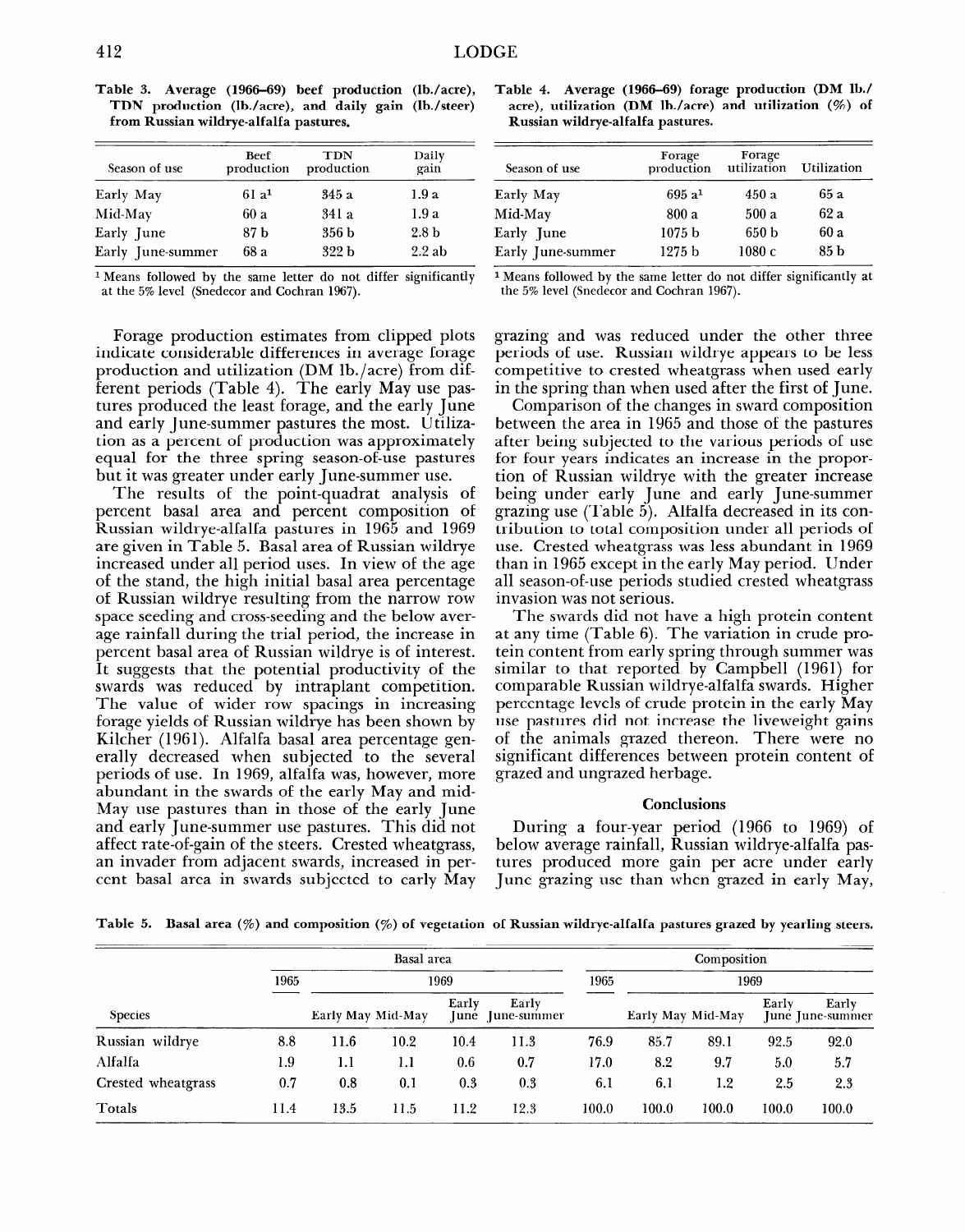|                   |           |           |           |          | Date sampled |          |           |           |           |
|-------------------|-----------|-----------|-----------|----------|--------------|----------|-----------|-----------|-----------|
| Season of use     | April-May |           |           | June     |              | July     |           | Aug.      | Sept.     |
|                   | $29 - 5$  | $12 - 18$ | $24 - 29$ | $7 - 13$ | $21 - 28$    | $7 - 13$ | $21 - 30$ | $13 - 19$ | $13 - 20$ |
| Early May         |           |           |           |          |              |          |           |           |           |
| ungrazed          | 14.01     | 13.6      | 13.4      |          |              |          |           |           |           |
| grazed            |           | 13.6      | 13.2      |          |              |          |           |           |           |
| Mid-May           |           |           |           |          |              |          |           |           |           |
| ungrazed          |           | 13.3      | 12.1      | 11.1     |              |          |           |           |           |
| grazed            |           |           | 11.9      | 10.3     |              |          |           |           |           |
| Early June        |           |           |           |          |              |          |           |           |           |
| ungrazed          |           |           | 12.0      | 10.9     | 8.6          |          |           |           |           |
| grazed            |           |           |           | 10.4     | 8.1          |          |           |           |           |
| Early June-summer |           |           |           |          |              |          |           |           |           |
| ungrazed          |           |           | 11.4      | 10.1     | 9.0          | 8.1      | 8.9       | 8.0       | 9.2       |
| grazed            |           |           |           | 10.0     | 9.2          | 8.3      | 8.0       | 7.3       | 7.4       |

**Table 6.** Crude protein content (%) of herbage of Russian wildrye-alfalfa pastures as influenced by season of use and **grazing.** 

**1 Each figure is a mean of harvests from three replicates in each year 1966 through 1969.** 

mid-May, or for a longer period under early Junesummer use.

Estimated TDN /acre production was highest when Russian wildrye-alfalfa pastures were used after early June or early June-summer. Daily gain per head was greater when pastures were grazed from early June than when grazed after early May, mid-May, or in early June-summer periods.

There were significant differences in forage production between periods of use. Forage production was highest from the early June and early June-summer use periods and lowest from the mid-May and early May period use pastures. Average percentage utilization ranged from 60 to 65 on the early May, mid-May, and the early June use periods and 85% under the early June-summer use period.

Protein content of the forage of these Russian wildrye-alfalfa pastures was generally adequate. Protein content ranged from an average high of 14.0% in late April and early May to less than 8.0% after mid-June. Lawrence and Troelsen (1964) found that the average crude protein content of Russian wildrye was lower  $(12.4\%)$  in 1961 a dry year than in 1960 (17.9%) a year of normal precipitation.

The nutritive value of the forage as measured by crude protein content levels in the three spring use pastures appeared to be adequate for beef production. In the later part of the early June-summer use period low nutritive value reduced beef production.

Increased beef production per acre appeared to be a function of higher daily rate of gain for individual animals. Higher daily rate of gain was related to availability of forage providing the nutritive content of the forage was adequate.

Point-quadrat analysis of the sward indicated

that Russian wildrye increased in basal area under all periods of use. Alfalfa basal area decreased under all periods of use. It remained more abundant in the early May and mid-May treatments. Bloat did not occur during the course of the trial. However, it is sometimes a problem in grass-alfalfa pastures in the area. The relative abundance of alfalfa in the pastures was related to the period of use being less under early June and early Junesummer use periods. The reaction of alfalfa to different seasons of use in this trial suggest that grazing management which includes early May use might increase the bloat hazard. Crested wheatgrass invasion from adjacent stands occurred. Russian wildrye was less competitive to crested wheatgrass when subjected to early May use, but crested wheatgrass invasion was not significant.

The trial indicates that the optimum season of use of Russian wildrye-alfalfa pastures in southwest Saskatchewan is in June. Use at this time will result in maximum production in terms of steer gains either per acre or individual animal daily weight gain and in maintenance of the Russian wildryealfalfa stand.

#### Literature Cited

- **CAMPBELL, J. B. 1961. Continuous versus repeated seasonal grazing of grass-alfalfa mixtures at Swift Current, Saskatchewan. J. Range Manage. 14:72-77.**
- **CAMPBELL, J. B. 1963. Grass-alfalfa versus grass-alone pastures grazed in a repeated seasonal pattern. J. Range Manage. 16:78-81.**
- **CLARKE, S. E.,J. A. CAMPBELL, AND J. B. CAMPBELL. 1942. An ecological and grazing capacity study of the native grass pastures in Southern Alberta, Saskatchewan and Manitoba. Can. Dep. Agr. Pub. 738.**
- **HEINRICHS, D. H., AND J. L. BOLTON. 1958. Rambler alfalfa. Can. Dep. Agr. Pub. 1030.**